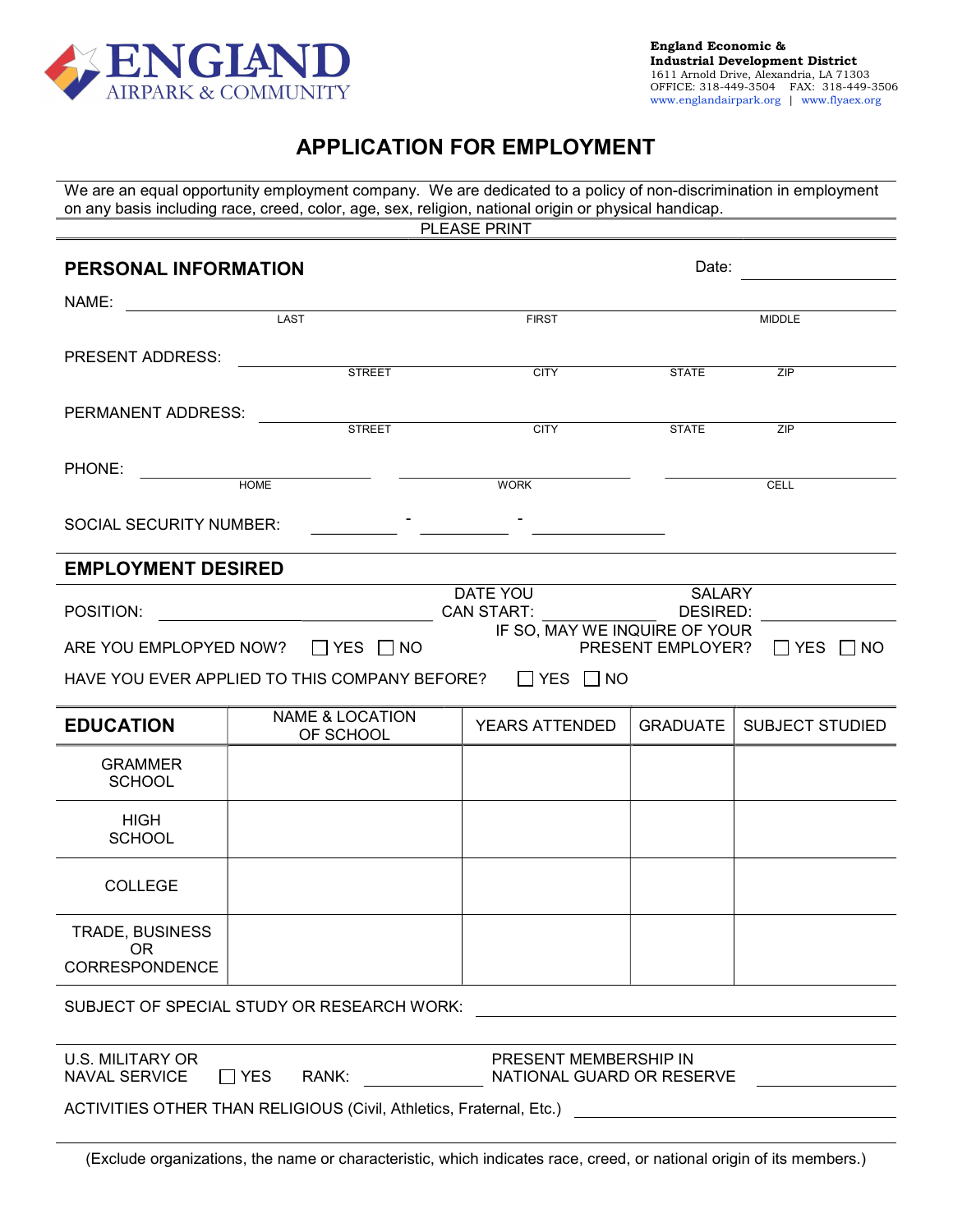#### England Economic & Industrial Development District APPLICATION FOR EMPLOYMENT

| <b>START DATE</b><br>& END DATE | <b>NAME &amp; ADDRESS OF</b><br><b>EMPLOYER</b> | <b>SALARY</b> | <b>POSITION</b> | <b>REASON FOR</b><br><b>LEAVING</b> |  |  |  |  |
|---------------------------------|-------------------------------------------------|---------------|-----------------|-------------------------------------|--|--|--|--|
|                                 |                                                 |               |                 |                                     |  |  |  |  |
|                                 |                                                 |               |                 |                                     |  |  |  |  |
|                                 |                                                 |               |                 |                                     |  |  |  |  |
|                                 |                                                 |               |                 |                                     |  |  |  |  |
|                                 |                                                 |               |                 |                                     |  |  |  |  |

### FORMER EMPLOYERS (List below last four employers starting with last one first)

#### REFERENCES: Give below the names of two persons not related to you, whom you have known at least one year.

| <b>NAME</b> | <b>ADDRESS</b> | <b>BUSINESS</b> | <b>YEARS</b><br><b>ACQUAINTED</b> |
|-------------|----------------|-----------------|-----------------------------------|
|             |                |                 |                                   |
|             |                |                 |                                   |

I hereby authorize and request any and all of my former employers and any other person, firm or corporation to furnish any and all information concerning any credit-worthiness and personal background and I hereby release each such employer or other person, firm or corporation from any and all liability by reason of furnishing the requested information. I understand that in connection with this application, a consumer report and/or an investigative consumer report may be requested whereby information is obtained through personal interviews with my neighbors, friends or associates or with others with whom I am acquainted or who may have knowledge with respect to my character, general reputation, personal characteristics and mode of living, and hereby authorize the procurement of any such report. I understand that upon my request I have the right to know any such report was requested and if so the name and address of the consumer reporting agency that furnished such report and in the case of a consumer investigative report, that I may inspect and receive a copy of such report by contacting such agency. I also understand that I have the right to receive a complete and accurate disclosure of the nature and scope of the information requested if I request such disclosure within a reasonable period of time.

I understand that if employed: 1) any misrepresentation or omission of facts requested in this application is cause for dismissal: and 2) my employment is for no definite period and I may, regardless of the date of payment of my wages and salary, be terminated at any time without prior notice.

| DATE:                      | <b>SIGNATURE OF APPLICANT:</b> |                        |                    |                    |                        |
|----------------------------|--------------------------------|------------------------|--------------------|--------------------|------------------------|
|                            |                                |                        |                    |                    |                        |
| <b>FOR OFFICE USE ONLY</b> |                                | <b>INTERVIEWED BY:</b> |                    | DATE:              |                        |
| <b>REMARKS:</b>            |                                |                        |                    |                    |                        |
| NEATNESS:                  |                                |                        | CHARACTER:         |                    |                        |
| PERSONALITY:               |                                |                        | ABILITY:           |                    |                        |
| $\Box$ YES $\Box$ NO       |                                |                        |                    |                    |                        |
| <b>HIRED</b>               | FOR DEPT.                      |                        | <b>POSITION</b>    | <b>WILL REPORT</b> | SALARY                 |
| <b>APPROVED:</b>           |                                |                        |                    |                    |                        |
|                            | <b>EMPLOYMENT MANAGER</b>      |                        | DEPARTMENT MANAGER |                    | <b>GENERAL MANAGER</b> |
| IN CASE OF                 |                                |                        |                    |                    |                        |
| <b>EMERGENCY NOTIFY:</b>   |                                |                        |                    |                    |                        |
|                            |                                | <b>NAME</b>            | <b>ADDRESS</b>     |                    | PHONE NUMBER           |